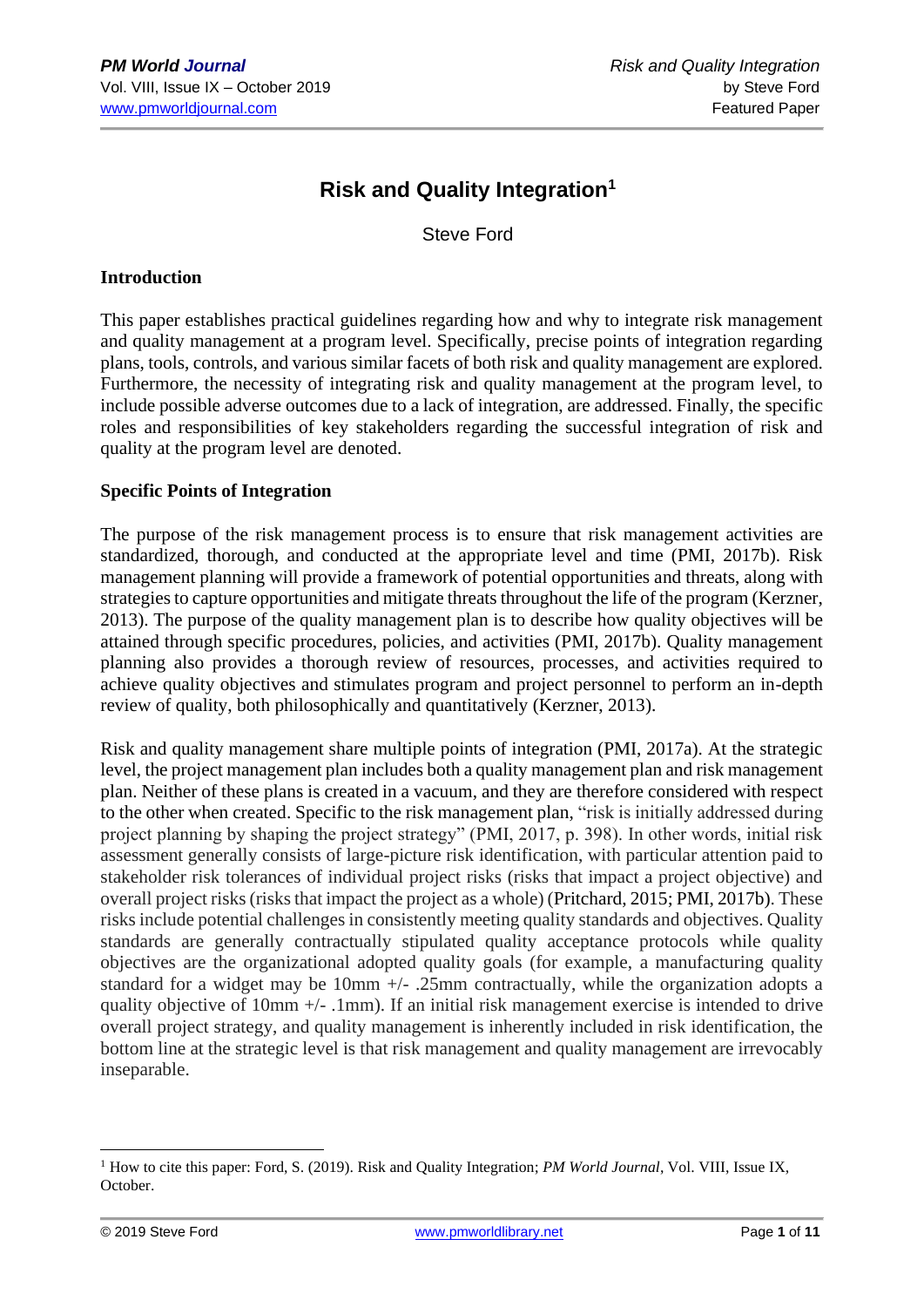At the tactical level, risk management is most easily identifiable by its most visible artifact, the risk register (PMI, 2017a). The risk register lists program risks, risk analysis results, and risk responses in a standard format. The register is updated at all periodic risk meetings and is generally linked to the work breakdown structure (WBS) at the work package level (Prichard, 2015). The quality management plan, at the tactical level, is also an iterative process, with updated quality standards, objectives, quality assurance protocols, and quality control procedures linked to the WBS at the work package level. In other words, line managers and employees would most likely encounter both risk analysis and quality information together when examining a specific work package. Typically, work package information will include hyperlinks to the relevant risk register and quality management plan excerpts applicable to the work package in question. Practically speaking, line personnel and line managers can examine a work package and click on the appropriate box to review associated work package risks (threats and mitigation strategies, opportunities and capture strategies) and quality concerns (standards and objectives). An example of a work package is provided in Figure 1. Risk management and quality management are, therefore, intertwined at both the strategic and tactical levels.



*Figure 1.* An example of a work package (Litten, 2017).

It is also important to stress that PMI (2017) identifies both risk management and quality management as iterative processes that repeatedly occur throughout the program or project in question. In other words, a program or project manager should be conducting both risk and quality management processes and sub-processes regularly to identify emerging risks, ensure the risk management plan is fully applicable and current, confirm risk thresholds remain the same, review quality assurance and quality control documentation, review the appropriateness of quality objectives, and otherwise verify that both the risk and quality processes are working within tolerance (PMI, 2017). Also, administrative tasks such as updating the risk register, risk meetings minutes, quality management plan, or other appropriate documentation must be accomplished either during or immediately after meetings.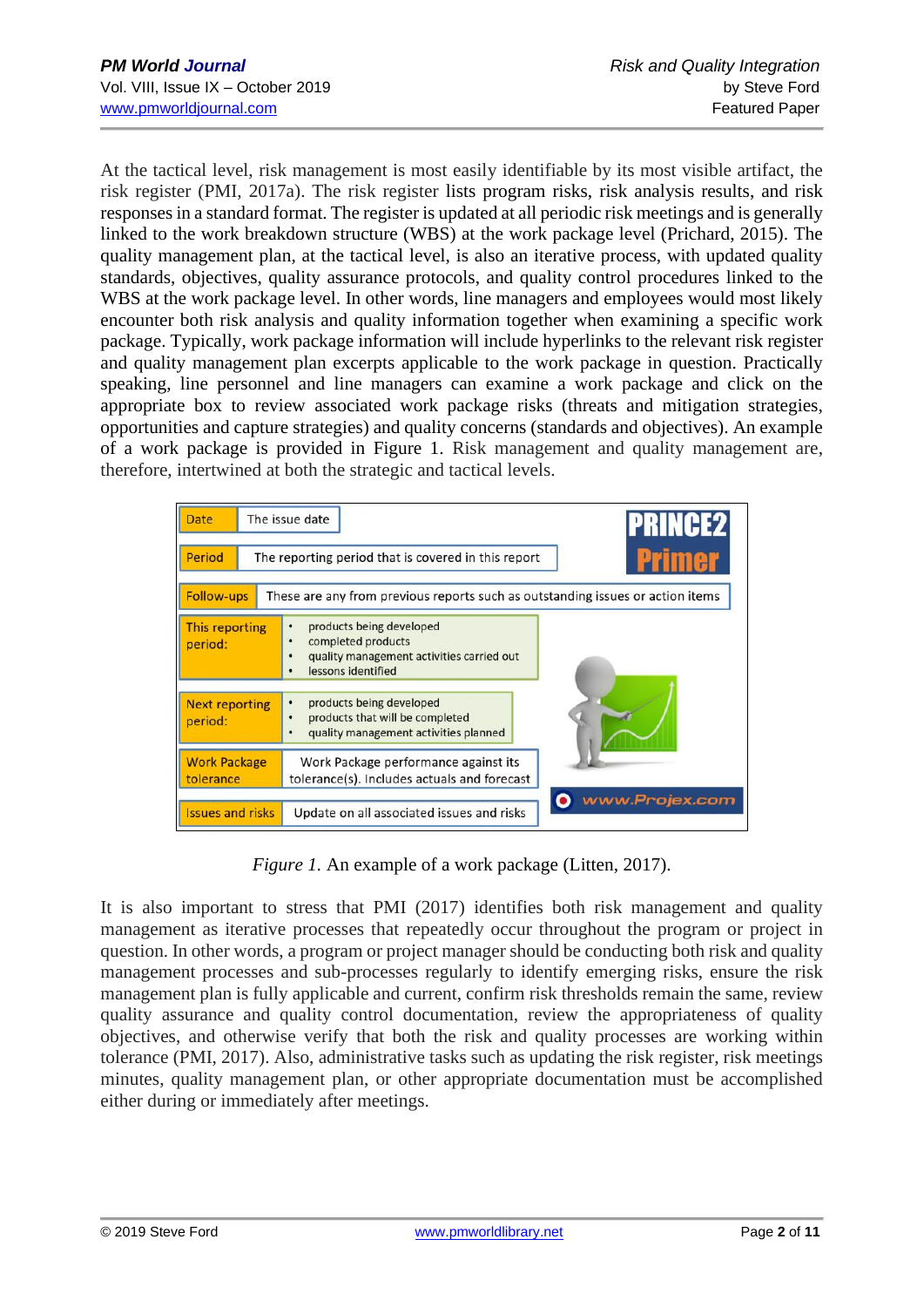## **Components**

Possible risk and quality tools include the following (PMI, 2017a):

• SWOT analysis: a SWOT (Strengths, weaknesses, opportunities, threats) analysis is typically conducted at the conceptual level during the initial program/project planning (perhaps as early as the business case exercise) and can also be a part of both risk and quality management (PMI, 2017a). Specific to risk, it is used to help identify internal risks generated throughout the life cycle of the program (PMI, 2017b). The analysis also identifies projected opportunities that may materialize due to organizational strengths, as well as possible threats that may manifest due to organizational weaknesses, as seen in Figure 2. From a quality perspective, a SWOT analysis can help identify and quantify quality challenges, strengths, and opportunities relative to, and as a function of, an honest assessment of the organization's ability to meet and potentially exceed quality standards and objectives.

| <b>POSSTIVE</b>                    | <b>NEG&amp;TIVE</b>                |
|------------------------------------|------------------------------------|
| <b>Strengths</b>                   | Weaknesses                         |
| <b>Technological skills</b>        | Absence of important skills        |
| Leading brands                     | Weak brands                        |
| Distribution channels              | Poor access to distribution        |
| Customer lovalty / Relationship    | Low customer retention             |
| <b>Product Quality</b>             | Unreliable product / service       |
| Scale                              | Sub-scale                          |
| Management                         | Management                         |
|                                    |                                    |
| Opportunities                      | <b>Threats</b>                     |
| Changing customer tastes           | Changing customer tastes           |
| Geographical markets opening       | Closing geographical markets       |
| <b>Technological advances</b>      | <b>Technological advances</b>      |
| Changes in government politics     | Changes in goversment politics     |
| Lower personal taxes               | <b>Tax increases</b>               |
| Change in population age-structure | Change in population age-structure |
| New distribution channels.         | New distribution channels          |

*Figure 2*. An example of a SWOT analysis (Meyer & Scrima, 2007).

• Pareto charts: From a risk management perspective, a Pareto chart, also known as a Pareto distribution diagram, identifies risk severity by graphically representing and projecting the impact of a risk event against the probability of its occurrence. An example is provided in Figure 3. From a quality management perspective, a Pareto chart can be used to identify quality trends, failures, and initiate and examine faultcause analysis in the event of quality system failures (PMI, 2017a).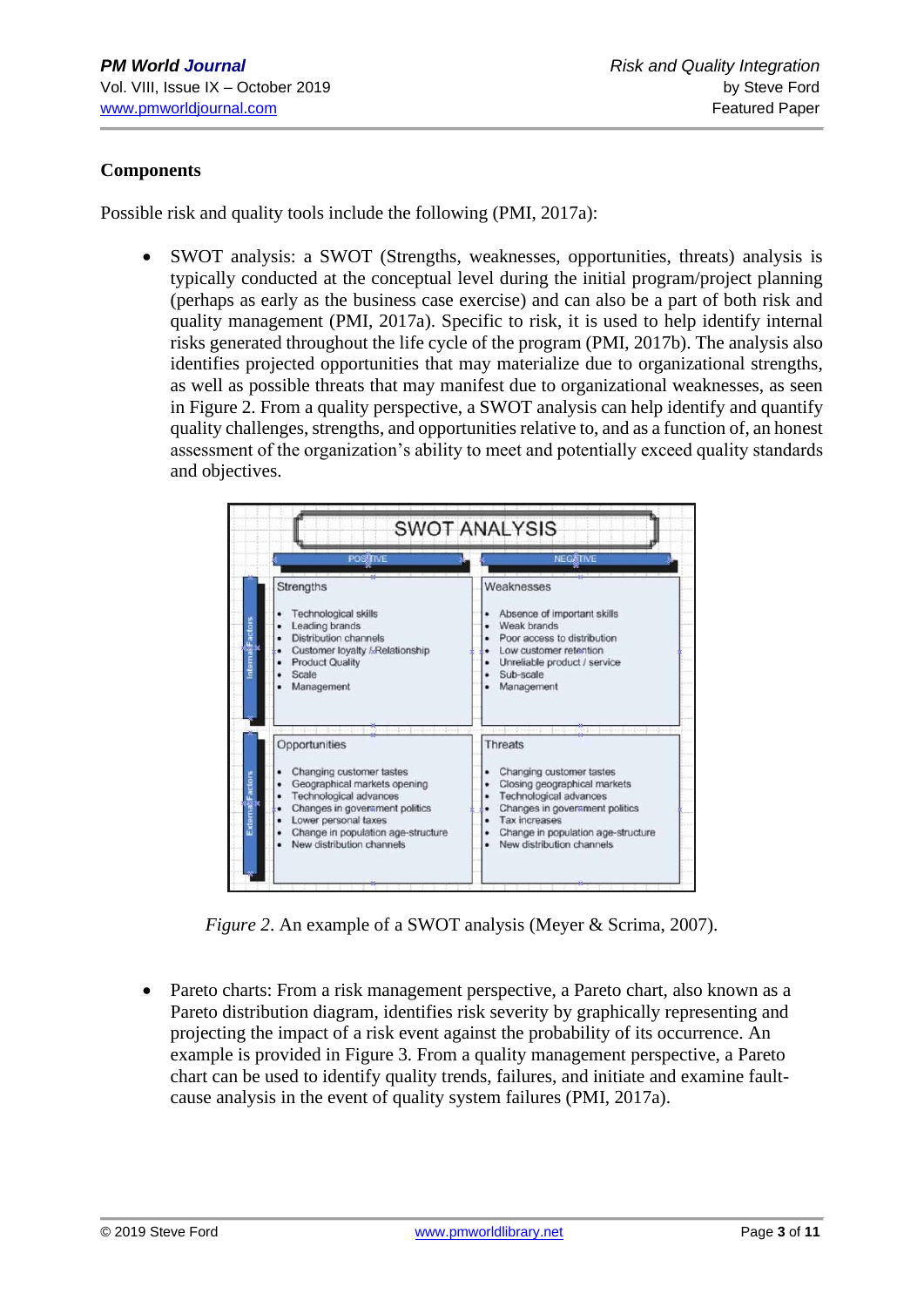

*Figure 3.* Example of a Pareto chart (ASQ, 2019a).

• Control charts: Control charts are a statistical modeling technique commonly used for quality control analysis (PMI, 2017a). The intent of a control chart is to provide, at a glance, a statistical analysis of whether a process is in or out of statistical control. In other words, the upper control limit, lower control limit, and standard expectation are listed on the chart, with data points drawn from quality control documentation plotted against them, as seen in Figure 4. A program manager can see if the process is to be considered statistically in control via numerous control chart rules, specific to the control chart in question, that should be followed (PMI, 2017). Less commonly utilized in the risk management arenas, control charts are nonetheless a possible technique in assessing a risk management plan via plotting risk events against projected and actual occurrence rates. In this case, a control chart would have the projected risk probability/impact as the CL and the data points would be the risk occurrence and impact, respectively. The purpose of such a control chart would be to provide insight as to how accurate a risk management plan (and the probability-impact assessment, in particular) has proved to be.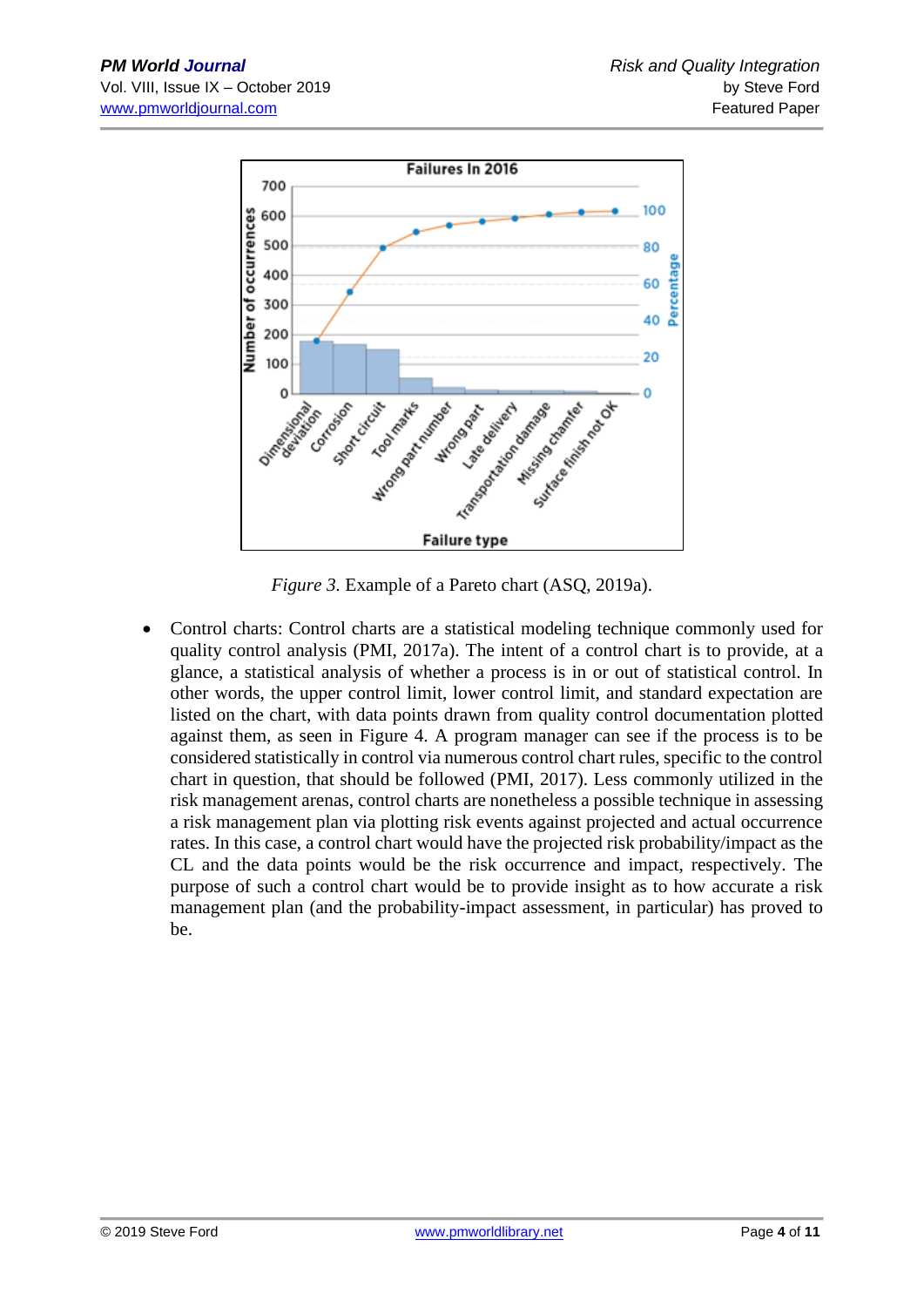

*Figure 4.* An example of a control chart (ASQ, 2019b).

• Ishikawa diagram: As seen in Figure 5, an Ishikawa diagram (also known as a fishbone diagram), is commonly used as a quality management tool for identifying cause-andeffect, overall brainstorming, and sorting information (ASQ, 2019c).



*Figure 5.* An example of an Ishikawa diagram for quality management (ASO, 2019c).

For quality management, the Ishikawa diagram is critical regarding fault-cause and root-cause analyses (PMI, 2017a). Also, an Ishikawa diagram can yield vital risk management information if utilized slightly differently, as seen in Figure 6. In this case, a team brainstorms potential risks and the impact thereof. In other words, the risk fishbone diagram is similar to a traditional probability-impact matrix, but in a graphical and less math-intensive form.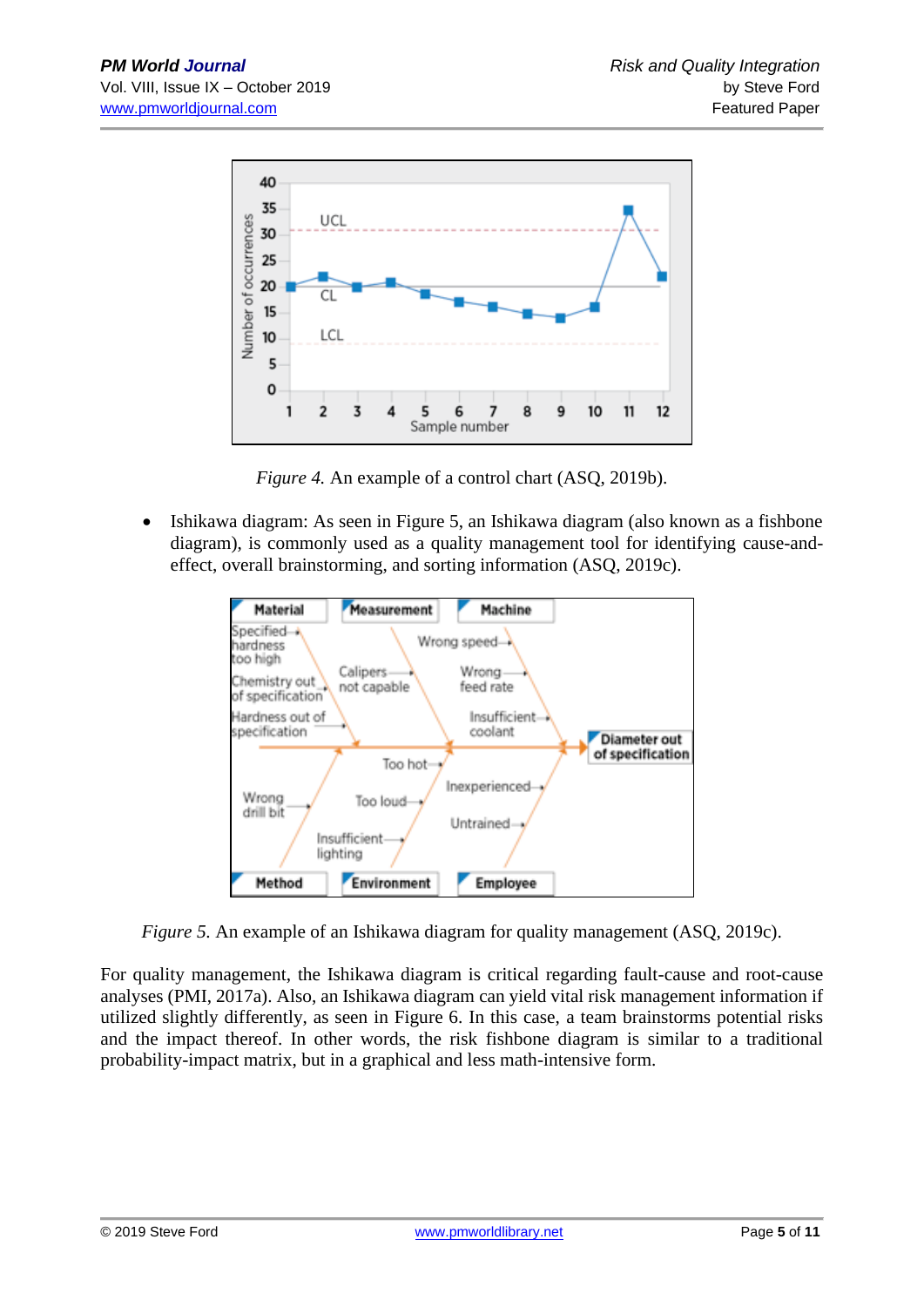

*Figure 6.* An example of an Ishikawa diagram used for risk analysis (LabCE, 2019).

## **The Necessity to Integrate Program Practice Areas**

Quality management can be described as integrating an organization's quality standards, objectives, and policies into a formal plan to empower managing, planning, controlling, and monitoring product quality, as well as otherwise achieving stakeholders' expectations and objectives (PMI, 2017a). Risk management can be defined as a formalized approach to risk planning, identification, analysis, monitoring, response planning, and mitigation implementation. These two processes are inherently linked, as risk management contains threats and opportunities regarding quality, and the quality management plan must be traceable to the risk management plan regarding threats, opportunities, and the mitigation actions relative to both. Furthermore, all management plans under the project management plan (including the quality management plan) should be formed with consideration to the risk management plan (Kerzner, 2013). PMI (2017a, p. 279) goes so far as to unequivocally state that "the information in the risk management plan and quality management plan work together to successfully deliver product and project success."

#### **Results**

The results of a successfully integrated risk management plan and quality management plan is most likely a successfully integrated program/project management plan (PMI, 2017b). Assuming a program manager follows PMI guidance regarding ensuring that all subsidiary project plans are created according to the risk management plan, then all plans should attain vertical and horizontal alignment (PMI, 2017a). As seen in Figure 7, and per PMI guidance, the risk management plan is one of the first plans developed in any program. Indeed, program initiation often includes risk discussions, such as establishing stakeholders' risk thresholds (PMI, 2017b).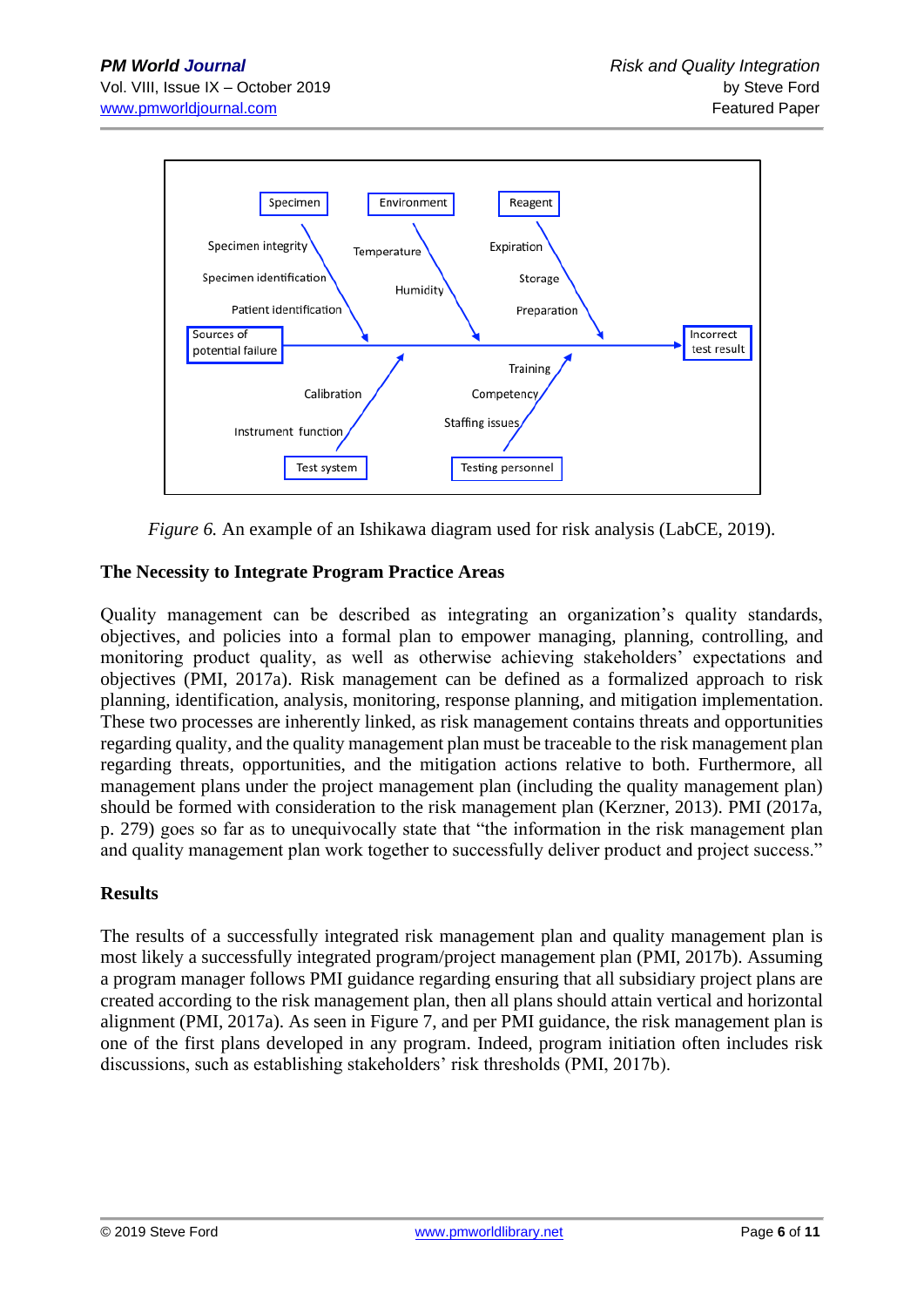

*Figure 7.* Project management plan (LabCE, 2019).

If the risk management plan is one of the first formal plans created upon program initiation, and all other plans are created with regards to the risk management plan, a program should by definition possess integrated risk and quality management plans (PMI, 2017a). Also, according to Popescu & Adina (2011), integrating risk and quality concerns is a natural extension of the traditional management functions of planning and controlling. Furthermore, Popescu & Adina (2011) state that risk and quality plans should be integrated because:

- Risk management systems and quality management systems both output to the senior management level and into keystone organizational processes.
- Both processes contain elements of continuous process improvement.
- Executive guidance, feedback, and overall management expertise are necessary for both risk and quality management.
- Risk and quality management can share qualitative and quantitative monitoring, controlling, and reporting tools such as Pareto charts, Ishikawa diagrams, control charts, and SWOT analyses.

The lack of integration between risk and quality management systems would not only violate industry program and project management principles, it would likely lead to a lack of vertical and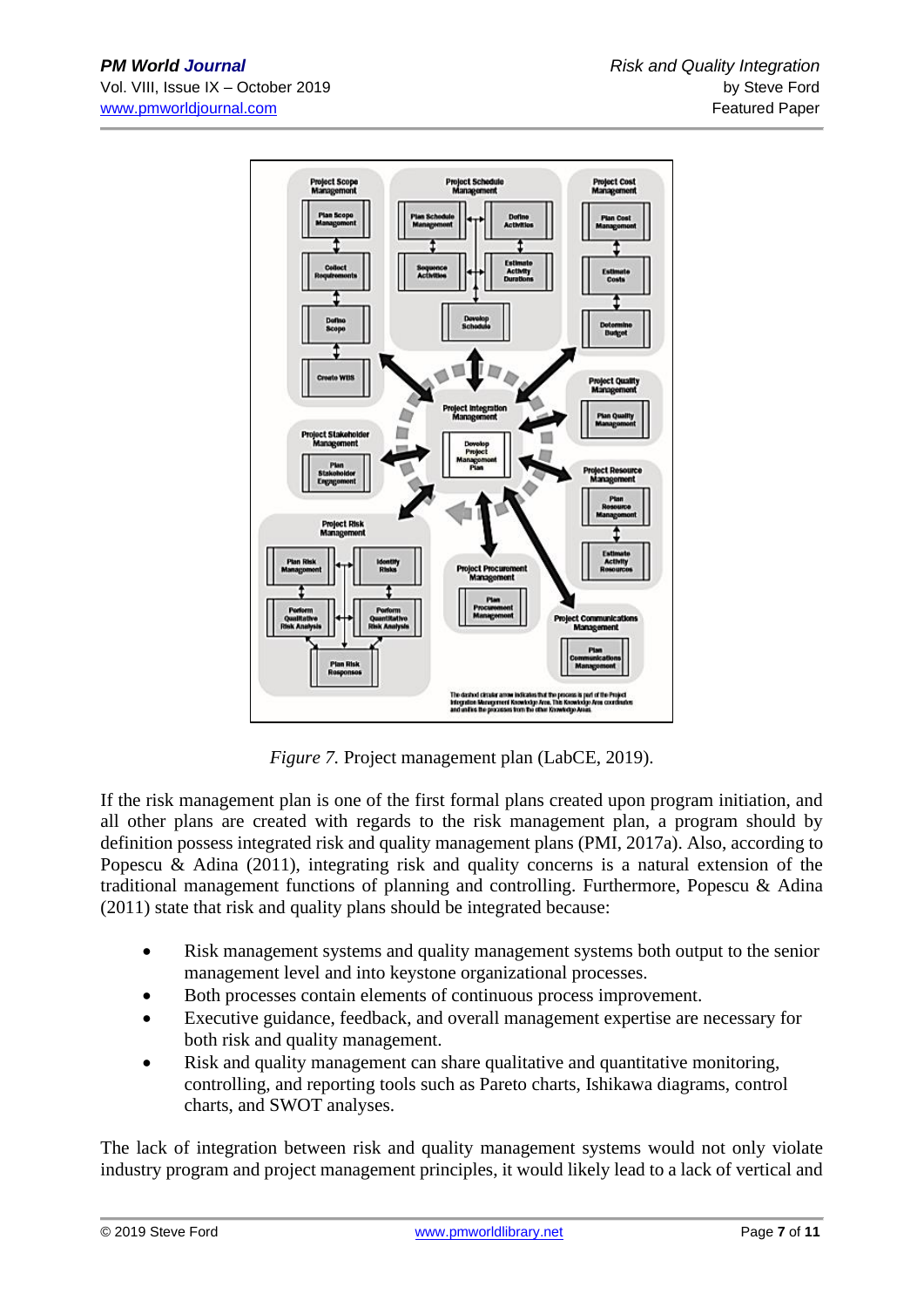horizontal strategic alignment, duplication of effort, confusion regarding possibly conflicting information located in a specific work package, or myriad other negative impacts to a program (Durivage, 2017). However, perhaps the most severe disadvantage to possessing an unintegrated risk management plan and quality management plan would be the tendency to be reactionary to program risk and quality problems instead of preventing these problems from ever occurring (Durivage, 2017). Current program and project level guidance requires the use of forethought, planning, and an overall holistic examination of a program in the initial stages of the program lifecycle to prevent, as much as possible, future overruns and complications regarding program and project scope, cost, and schedule (PMI, 2017a; PMI, 2017b). A lack of integration between the risk management plan and quality management plan, therefore, can be reasonably expected to result in problems, potentially critical, throughout the program or project lifecycle.

#### **Specific Integration Processes and Methods**

The risk management and quality management plans are both subsidiary plans of the project management plan (PMI, 2017a). However, this relationship should not be interpreted as meaning that risk and quality are only considered after the project management plan is written; instead, the risk management plan and quality management plan, along with the other subsidiary plans, are collated into what will become known as the project management plan (PMI, 2017b). Furthermore, preliminary risk and quality analysis can be considered an input into the business case of a program/project, meaning that risk and quality concerns can, and most likely will be, initially considered at the executive level before the program/project has a charter (PMI, 2017a). Risk and quality concerns, therefore, can be characterized as two complementary processes that iteratively occur from program/project conceptualization through project closeout (PMI, 2017a).

#### **Roles and Responsibilities**

At the executive level, risk and quality management is key to the business case of the program/project in question. In other words, executive leadership, in consultation with subject matter experts (SMEs) and various appropriate stakeholders, will determine if it is appropriate to commission a program/project charter based on the projected benefits of the program/project. Benefits may be economic, technological, ecological, focused on internal process improvement, or similar characteristics seen to be appropriate for the organization (PMI, 2017a). Risk and quality concerns will be a vital component of the business case and the program/project benefits plan. Should a program/project charter be granted, executive leadership will most likely focus on program/project updates and general monitoring activity in a traditional executive role.

The project charter establishes a program/project, authorizes the existence of the program/project, establishes the program or project manager and outlines the authority held by the program or project manager, and authorizes the appropriate managers to apply and expend organizational assets in furtherance of the program or project goals (Kerzner, 2013). Regarding PMI's standards for program and project management, the program or project manager will retain responsibility for executing the program/project in such a way as to lead their team to achieve the organizational goals of the program/project (PMI, 2017a). Part of the program/project manager's responsibilities include forming teams and committees of SMEs, appropriate stakeholders, and program/project personnel to create, maintain, monitor, update, and regularly publish updated quality management and risk management plans.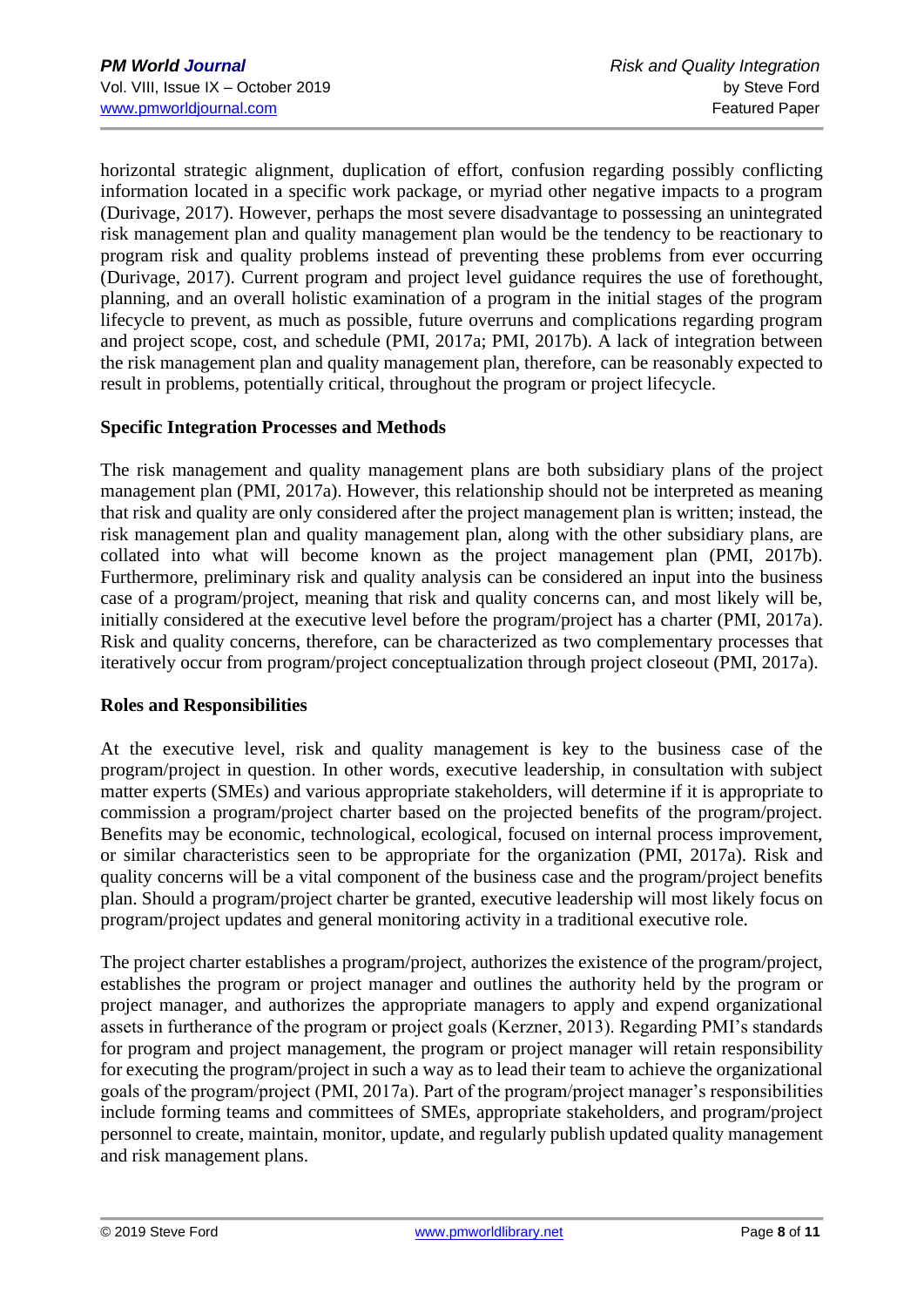For instance, a program/project manager may choose to retain sole authority to update the master risk management plan and quality management plan or delegate that responsibility to a designated team lead. In either case, a manager of a sizeable program/project would most likely form a risk management committee and quality management committee consisting of SMEs and appropriate stakeholders to develop a risk management plan and quality management plan (PMI, 2017a). Part of the risk management plan consists of explicitly defining how to conduct risk management actions for the program/project, including specific methodology for identifying and analyzing risk, risk response identification and implementation plans, and risk monitoring (Kerzner, 2013). In other words, the risk management committee will precisely delineate which team members retain responsibility for specific facets of risk management, how these team members will identify and analyze risks (probability-impact assessment, risk breakdown structure, Pareto charts, Monte Carlo simulations, or similar methods), how to develop risk response strategies and detail their implementation, and conduct periodic risk monitoring activities, including time frames, responsible parties, reporting formats, traceability to the WBS, and similar factors. Also, the committee will establish a risk register to be updated at regular intervals (PMI, 2017a; PMI, 2017b). Practically speaking, the risk committee will also populate the project schedule with their requirements for meetings, assessments, and other real-world matters, and will schedule the appropriate personnel accordingly.

For the quality management plan, the program/project manager will follow a similar strategy of establishing a core quality team consisting of SMEs, appropriate program/project personnel, and appropriate stakeholders to establish quality standards and objectives and to sharpen program and project focus regarding quality, reinforce corporate expectations regarding quality, and reduce overall program and project costs and schedule impacts due to rework, returns, and product unacceptance (PMI, 2017a). Plan components will most likely include, at a minimum, quality standards, quality objectives, quality roles and responsibilities, deliverables and processes subject to quality review and process improvement, required quality assurance and quality control tools, reporting formats and timetables, corrective action procedures, and specific continuous improvement procedures (Kerzner, 2013).

Regarding integrating the risk management and quality management plans, the prudent program or project manager will also institute project integration meetings. These integration meetings will include key personnel from both the risk and quality management teams and will consist of a thorough review of each plan with the specific intent of ensuring the two plans are integrated. In fact, recent guidance suggests that some of the key positions on both teams should be filled by the same individual (for instance, establishing one individual as the coordinating official for both the risk and quality management plans for initial plan development and establishing one individual as the reporting and monitoring official for both the risk and quality management plans during the execution phase) (Durivage, 2017). Specific mechanisms to ensure program/project risk and quality management integration are numerous and are necessarily tailored to the program or project in question; however, the bottom line that risk and quality concerns are unequivocally related, interdependent, and necessary for program or project success is firmly established in the literature (Popescu & Adina, 2011).

## **Conclusion**

In this paper, specific guidelines regarding how to practically integrate risk and quality management were prescribed, including how and why program-level risk and quality integration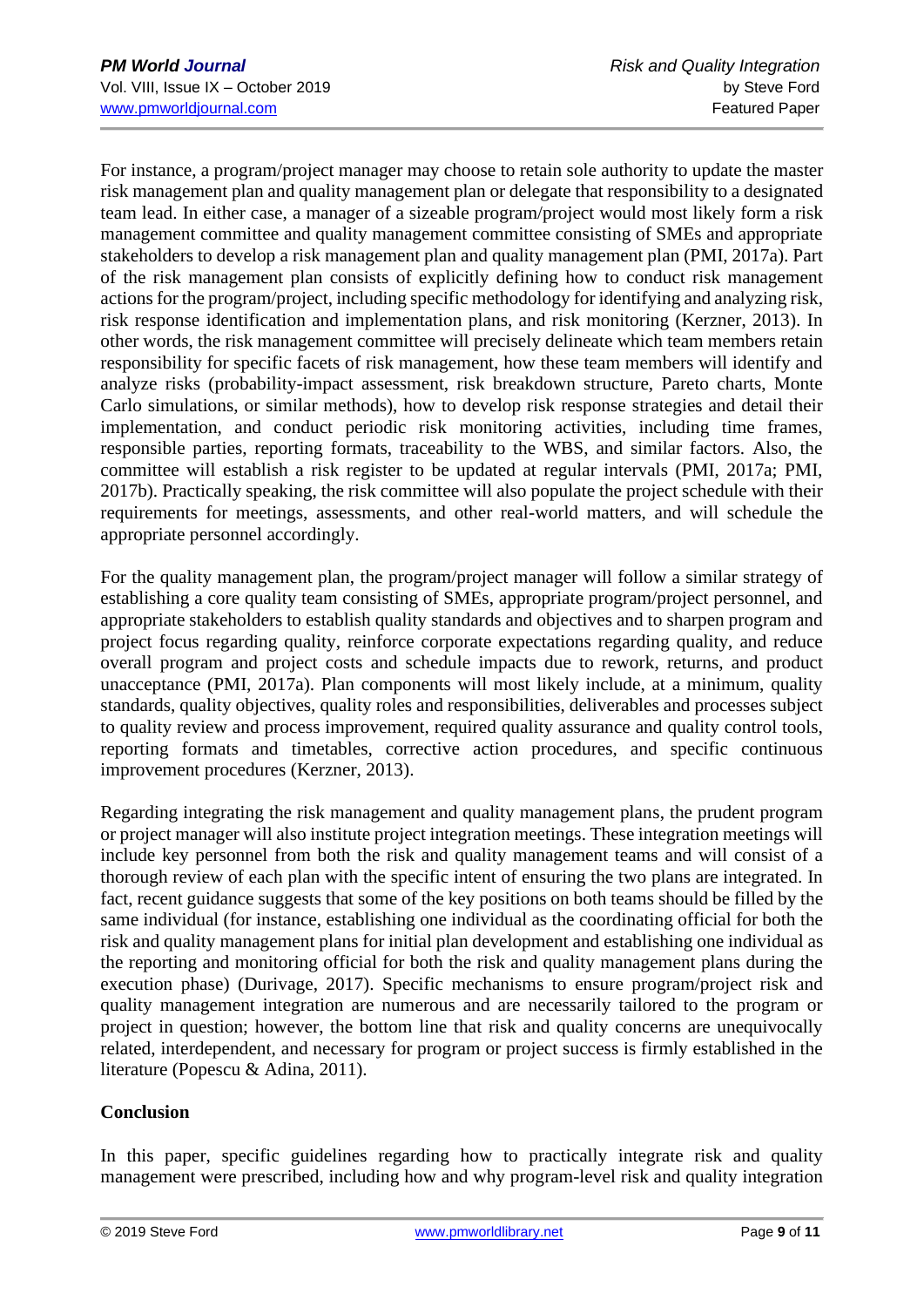is critical. Also, specific points of intersection and potential overlap between risk and quality management were established, along with the specific roles and responsibilities of the personnel performing the operational process of risk and quality management integration.

#### **References**

- American Society for Quality (ASQ). (2019a). *What is a Pareto chart?* Retrieved from <https://asq.org/quality-resources/pareto>
- American Society for Quality (ASQ). (2019b). *Control chart*. Retrieved from <https://asq.org/quality-resources/control-chart>
- American Society for Quality (ASQ). (2019c). *Fishbone diagram*. Retrieved from <https://asq.org/quality-resources/fishbone>
- Durivage, M. (2017). *Integrating risk management in the quality management system — a primer.* Retrieved from [https://www.pharmaceuticalonline.com/doc/integrating-risk](https://www.pharmaceuticalonline.com/doc/integrating-risk-management-in-the-quality-management-system-a-primer-0001)[management-in-the-quality-management-system-a-primer-0001](https://www.pharmaceuticalonline.com/doc/integrating-risk-management-in-the-quality-management-system-a-primer-0001)
- Kerzner, H. (2013). *Project management: a systems approach to planning, scheduling, and controlling*. (11th ed.)*.* Hoboken, NJ: John Wiley and Sons, Inc.
- LabCE. (2019). *Risk assessment using a fishbone diagram.* Retrieved from [https://www.labce.com/spg787831\\_risk\\_assessment\\_using\\_a\\_fishbone\\_diagram.aspx](https://www.labce.com/spg787831_risk_assessment_using_a_fishbone_diagram.aspx)
- Litten, D. (2017). *Tailoring the PRINCE2 2017 themes.* Retrieved from <https://www.prince2primer.com/academy/prince2/>
- Meyer, L. & Scrima, T. (2007). *Enabling the optimization and execution of a business critical strategic process*. Paper presented at PMI® Global Congress 2007—North America, Atlanta, GA. Newtown Square, PA: Project Management Institute. Retrieved from [https://www.pmi.org/learning/library/enabling-optimization-execution-critical-strategic](https://www.pmi.org/learning/library/enabling-optimization-execution-critical-strategic-process-7261)[process-7261](https://www.pmi.org/learning/library/enabling-optimization-execution-critical-strategic-process-7261)
- Popescu, M. & Dascalu, A. (2011). Considerations on integrating risk and quality management. Annals of Dunărea de Jos University. *Fascicle I: Economics and Applied Informatics, 1*.
- Pritchard, C. L. (2015). *Risk management: Concepts and guidance*. (5th ed.)*.* Boca Raton, FL: Taylor and Francis Group, LLC.
- Project Management Institute (PMI). (2017a). *A guide to the project management body of knowledge (PMBOK guide)* (6th ed.). Newtown Square, Pa: Project Management Institute.
- Project Management Institute (PMI). (2017b). *The standard for program management.* (4th ed.). Newtown Square, PA: Project Management Institute.